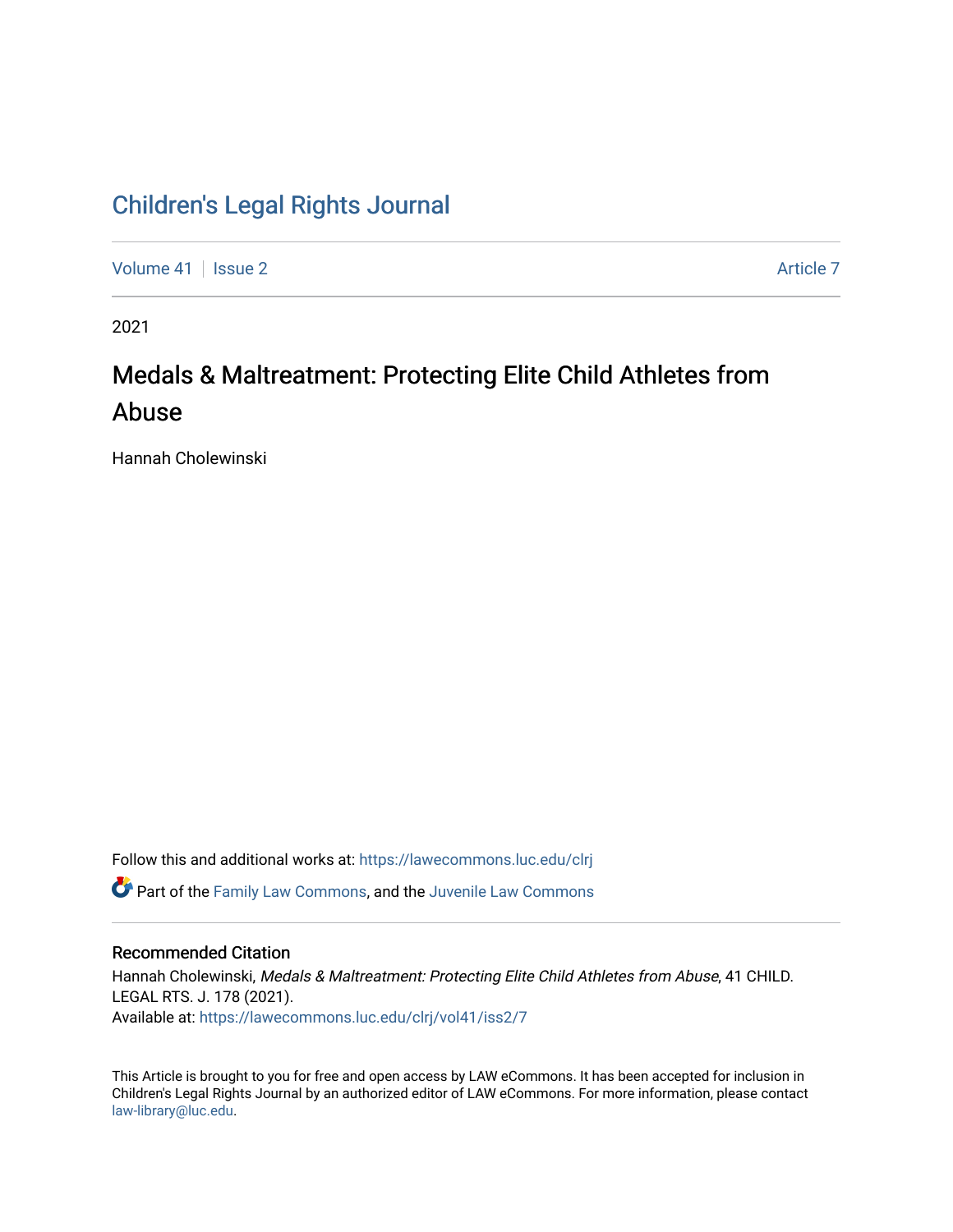### *Around the World:* **Medals & Maltreatment: Protecting Elite Child Athletes from Abuse**

#### *Hannah Cholewinski\**

#### **I. INTRODUCTION**

The trial of U.S. Gymnastics physician Larry Nassar was one of the first times the American public heard of blatant abuses perpetrated against young, elite athletes. Four years later, the ripples are still felt throughout society. In 2020, Netflix released *Athlete A,* a documentary that chronicles the abuse elite gymnasts experienced not only at the hands of Nassar, but at the hands of the trainers, administrators, and coaches of the U.S. National Gymnastics Team. However, this is far from the first instance of athlete abuse that played out on national television. Few can forget the "heroic" moment of the 1996 Olympics when Kerry Strug completed a vault on a sprained and torn ankle after being told by U.S. Coach Bela Karolyi "[Y]ou better do it," or when figure skater Bradie Tennell performed for the entirety of the 2016 season with stress fractures across various lumbar vertebra in her back. Few will soon forget the grueling doping schedule put in place by the Russian authorities to ensure their athletes dominated the 2014 Sochi Olympics. No matter the country, there is one common thread: the ongoing abuse of our young elite athletes in the name of high medal counts at the Olympics and other international sporting events.

As we approach the 2021 Summer Olympic Games in Tokyo, a question *everyone* should be asking is what kind of protections are put in place for these athletes, particularly for elite child athletes who commonly participate in popular events like artistic gymnastics and swimming. Given recent explosive claims of severe child abuse of elite athletes in Japan, there must be a refocusing on the safety of the youngest and most vulnerable athletes in order to protect them from undue harm. To determine the required safeguards, this article will discuss the history of children in elite athletics, the rise of abuse, and policy responses to the reported abuses. The article will conclude with suggestions that the overhead agencies should adopt to ensure the safety of children in elite athletics.

#### **II. A BRIEF HISTORY OF CHILDREN IN ELITE ATHLETICS**

Children have participated in sports for years; however, only in the last sixty years have researchers seen an increase in what is known as "sports specialization," or intense training focusing on the skills of one sport. This was particularly true in the 1990s following the heavy media coverage of athletes such as Tara Lipinski, Dominique Moceanu, Amanda Beard, and Fu Mingxia winning gold medals and attaining the title of "world champion" all before the age of fifteen. Although the United States was relatively

<sup>\*</sup> Hannah Cholewinski is *a Civitas* ChildLaw Fellow and 2022 **J.D.** candidate at Loyola University Chicago School of Law.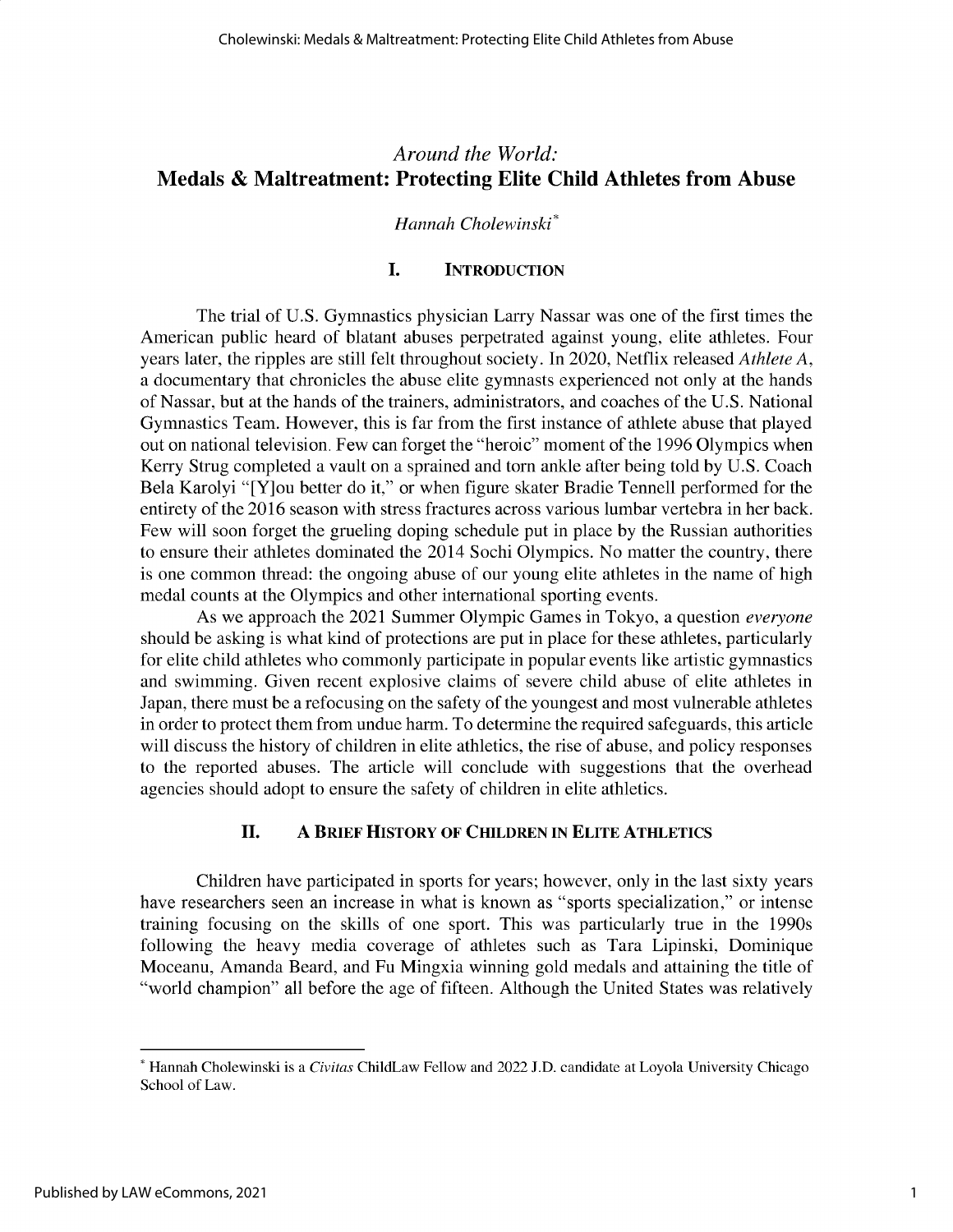late to the practice of sports specialization, this method was widely used in the former Soviet Union and throughout a number of Asian countries, including China and Japan.

Although the average age of an Olympian is twenty-seven, children as young as fourteen have taken the stage in disciplines such as track and field, diving, figure skating, and gymnastics. The Olympics themselves have a number of age restrictions. For example, Olympic soccer players *must* be under twenty-three, with only three exceptions per national team. Although the upcoming games in Tokyo have seen a loosening of some restrictions due to the cancellation of the 2020 games, the reality is that most countries only require a child athlete to be a minimum age of thirteen years old to compete on a national team, with intensive training for a number of the more popular sports beginning as young as three years old.

#### **III. THE RISE OF ABUSE**

Over the last five years, there has been an uptick in reports of abuse in athletics. The most pervasive in the United States is the story of Larry Nassar, who reportedly abused over 250 youth gymnasts across the nation. However, reports of abuse come from across the world, showing that it is not only a U.S. issue, but rather, one that spans the world.

#### *A. Japan*

A July 2020 report from Human Rights Watch (HRW) revealed in alarming detail the patterns of abuse present in the training of young Japanese elite athletes. The reports contained fifty-six interviews of current and former child athletes across sixteen sports disciplines. An additional 757 responses from an online survey were recorded, detailing the pervasiveness of physical and mental abuse in sports. The title of the report, *I Was Hit So Many Times I Can't Count,* comes from an interview with a baseball player about his time spent training in middle school. A basketball player detailed instances of abuse during training that included hair pulling, kicking, hits to the face, and scratches hard and deep enough to cause extensive bleeding. HRW points out that reforms made in 2013 and 2019 failed to address child abuse in athletics, despite its prevalence in training for elite athletics.

#### *B. Great Britain*

A report from the BBC details abuses in British Gymnastics spanning over the last decade, which current national team members allege still occur today. One elite gymnast reported that she was driven to bulimia at age fourteen from the constant weigh-ins and body shaming her coaches subjected her to; she retired from the elite level to escape the abuse a mere three years later. The BBC report details extreme training practices, including hitting gymnasts in the legs with wooden sticks, sitting on them to force flexibility, and forcing athletes to perform with broken bones. Two prominent British Olympians, Becky and Ellie Downie, released statements over the summer of 2020 detailing their abuse while on the British National team, mostly surrounding emotional abuse regarding their weight.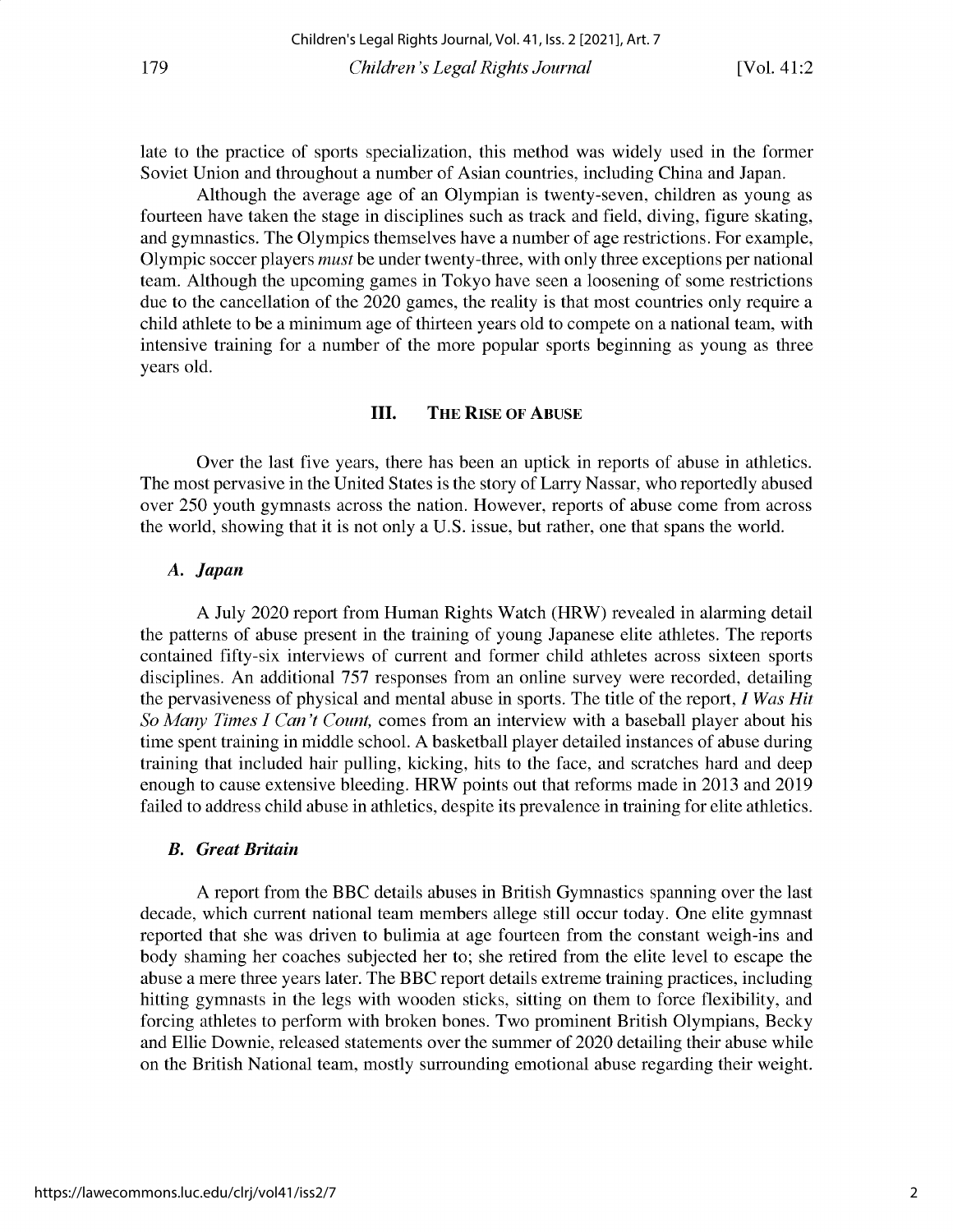**The BBC reported a "culture of fear" in British Gymnastics, characterizing the environment as one of grooming young children for later abuse. Following these reports, Great Britain launched an independent review by a prominent prosecutor.**

#### *C. China*

**Reports from the NBA China facilities indicate that children are pushed to their physical limits, do not receive adequate (if any) education, and are frequently beaten, kicked, and verbally abused in training sessions. One coach likened the training camps to "sweatshops for athletes,"** with **a number of coaches reportedly leaving due to their** perception of the maltreatment of the young athletes (the average age was reported to be between thirteen and fourteen years old). Following these reports, the NBA stated that they **would investigate the claims and reported closing one of the NBA China facilities; however, the CEO refused to acknowledge whether this decision was based on the reportedly politically contentious location of the training camp or due to the budding** human rights violation claims in the camp.

#### **IV. CURRENT POLICIES AND SUGGESTIONS FOR THE FUTURE**

#### *A. Existing Protections*

Children around the world are universally granted rights via the United Nations Convention on the Rights of the Child (CRC). Under Article 19 of the agreement, nations who have adopted the CRC have an affirmative responsibility to address allegations of **"physical and mental violence, injury or abuse, neglect or negligent treatment, maltreatment or exploitation, including sexual abuse" via legislative, administrative, social, or educational measures. Under the same article, nations have an affirmative obligation to implement and follow uniform procedures to investigate, treat, and follow up** on instances of such abuse. Under Article 28, nations also recognize the right of children to education, and under Article 34, the CRC creates an obligation to protect children from **sexual exploitation and abuse. The purported abuses in Japan, Great Britain, and China occurred in countries that adopted and ratified the CRC, and although the abuses have been made public, the United Nations has remained largely silent since the allegations came to** light.

Another form of protection for elite child athletes comes directly from the Olympic Charter. Under "Mission and Role of the IOC," it clearly states that the IOC holds an **affirmative obligation to protect athletes from "all forms of harassment and abuse,"** including those that come from both commercial *and* political factors. Interestingly, this is **the only mention of abuse in the entirety of the 106-page document. In addition, there is no mention of children, their rights, or protections afforded to children participating in elite** athletics throughout the entirety of the Olympic Charter.

The IOC Code of Ethics is also dismally lacking in language pertaining to **protecting elite child athletes from abuse. Under Rule 1.4, there is a singular mention, stating that the IOC respects "international conventions on protecting human rights insofar**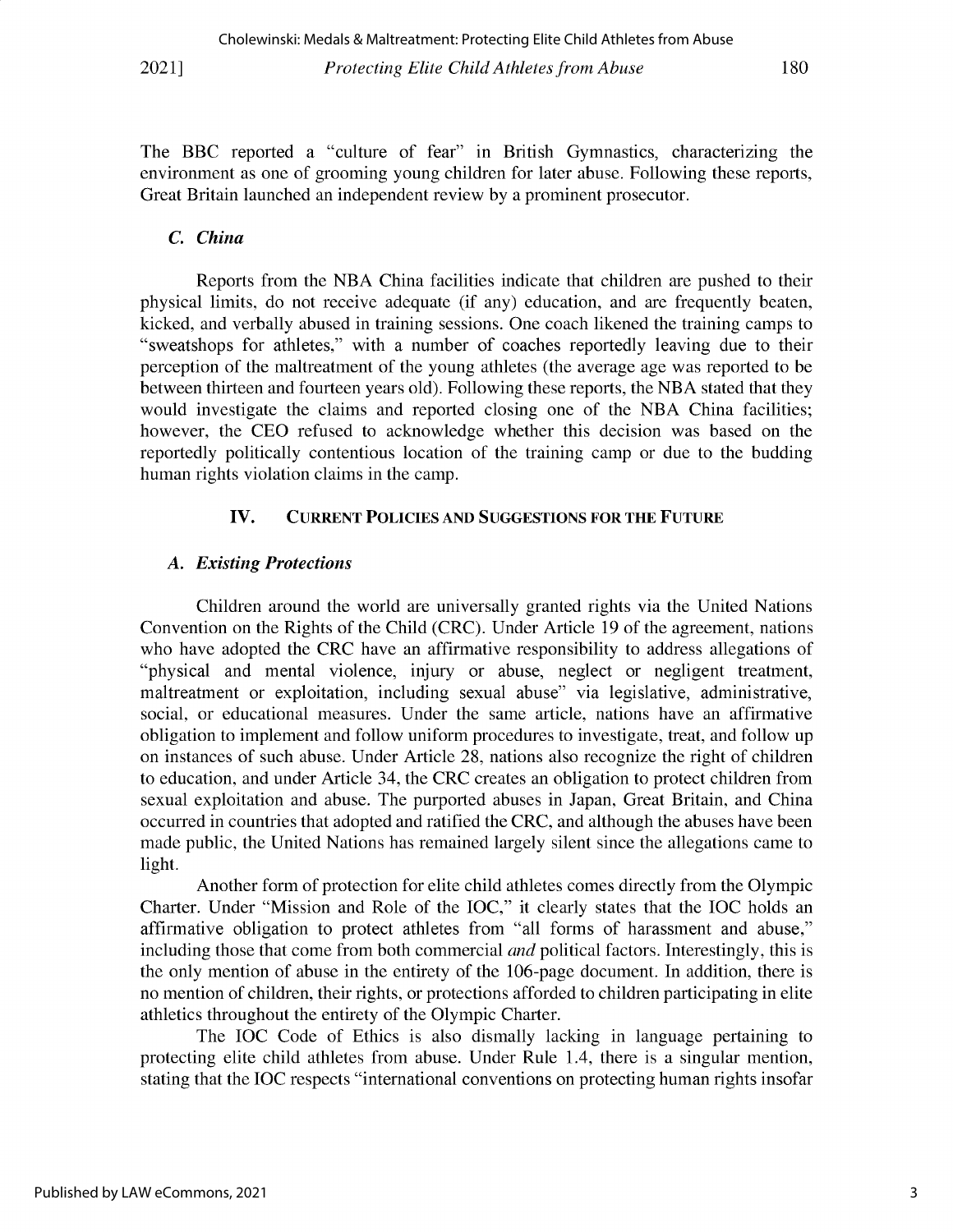as they apply to the Olympic Games." A brief statement rejecting "all forms of harassment **and abuse" is made, but there is no other discussion of rights, recourse, or procedure for the reporting of abuse anywhere in the 118-page document. Similar to the Olympic Charter, it does not address or provide any additional rights or procedures related to protecting children, despite the presence of children as young as thirteen in the Games.**

There is currently one consensus statement from the IOC addressing training methods for the elite athlete; however, these are mere suggestions. Furthermore, there is **no mention of abuse in the document-the statement overwhelmingly focuses on how to appropriately physically train child athletes to avoid burn-out and extreme injuries. There is a singular line in the consensus' recommendations that states the individual bodies should "ensure the quality of coaching and adult leadership," but no additional suggestions** to curtail the rampant abuse of elite child athletes.

#### *B. Suggestions for Ending Child Athlete Abuse*

**Currently, as illustrated by the dismal number of administrative rules and lack of** guidance provided by the IOC, there are very few regulations in place for the protection of **elite child athletes in international competition. Given the reports of the pervasive abuse of elite child athletes across all countries, this issue should take precedence, especially as the** Tokyo Games fast approach. The IOC should explicitly adopt as their own the Articles of the CRC that pertain to abuse of children. This would provide protections that most nations **already agree to adhere to in legislation relating to children and provide clearly articulated** rights of the elite child athlete.

The IOC should also consider updating the Olympic Charter and their Ethics Code **to explicitly include sections on appropriate mental, emotional, and physical treatment and safety of their child athletes. These efforts should include clear steps to make complaints against coaches, physicians, mentors, and others, and outline efforts to monitor the treatment of elite child athletes. The IOC should also encourage the individual sports federations to adopt similar rules in order to streamline and encourage maximum protection for children in elite competition.**

**Finally, the IOC should conduct full and transparent investigations into each and every allegation of abuse and misconduct made by competing child athletes. There is no** reason for children to have to deal with abuse on their own—be it an isolated or prolonged incident—without having the opportunity to speak on their experience and see the final outcome should they chose to move forward with an administrative hearing. The IOC and the respective world sports federations must hold their staff and coaches to the highest standard possible. Afterall, we are pushing these children to win medals; we should be **holding the people behind the scenes to the same elite standards to which we hold our elite** child athletes.